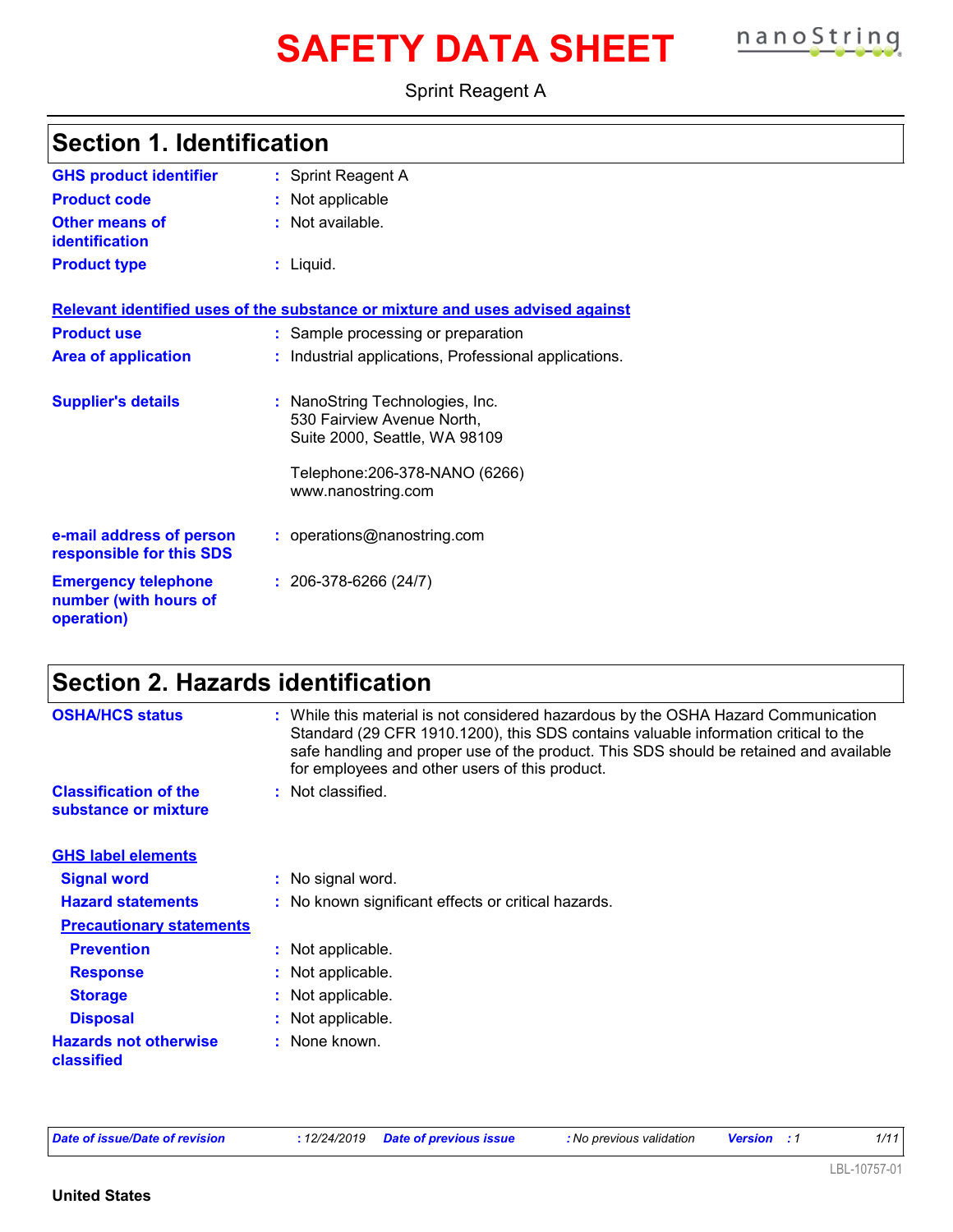### **Section 3. Composition/information on ingredients**

#### **Substance/mixture :** Mixture

#### **Other means of identification**

**:** Not available.

**There are no ingredients present which, within the current knowledge of the supplier and in the concentrations applicable, are classified as hazardous to health and hence require reporting in this section.**

### **Section 4. First aid measures**

|                     | <b>Description of necessary first aid measures</b>                                                                                                                                                                                                                                                                                                     |
|---------------------|--------------------------------------------------------------------------------------------------------------------------------------------------------------------------------------------------------------------------------------------------------------------------------------------------------------------------------------------------------|
| <b>Eye contact</b>  | Immediately flush eyes with plenty of water, occasionally lifting the upper and lower<br>÷.<br>eyelids. Check for and remove any contact lenses. Get medical attention if irritation<br>occurs.                                                                                                                                                        |
| <b>Inhalation</b>   | : Remove victim to fresh air and keep at rest in a position comfortable for breathing. Get<br>medical attention if symptoms occur.                                                                                                                                                                                                                     |
| <b>Skin contact</b> | : Flush contaminated skin with plenty of water. Remove contaminated clothing and<br>shoes. Get medical attention if symptoms occur.                                                                                                                                                                                                                    |
| <b>Ingestion</b>    | : Wash out mouth with water. Remove victim to fresh air and keep at rest in a position<br>comfortable for breathing. If material has been swallowed and the exposed person is<br>conscious, give small quantities of water to drink. Do not induce vomiting unless<br>directed to do so by medical personnel. Get medical attention if symptoms occur. |

#### **Most important symptoms/effects, acute and delayed**

| <b>Potential acute health effects</b>                                                |                                                                                                                                |  |
|--------------------------------------------------------------------------------------|--------------------------------------------------------------------------------------------------------------------------------|--|
| <b>Eye contact</b>                                                                   | : No known significant effects or critical hazards.                                                                            |  |
| <b>Inhalation</b>                                                                    | : No known significant effects or critical hazards.                                                                            |  |
| <b>Skin contact</b>                                                                  | : No known significant effects or critical hazards.                                                                            |  |
| <b>Ingestion</b>                                                                     | : No known significant effects or critical hazards.                                                                            |  |
| <b>Over-exposure signs/symptoms</b>                                                  |                                                                                                                                |  |
| Eye contact                                                                          | : No specific data.                                                                                                            |  |
| <b>Inhalation</b>                                                                    | : No specific data.                                                                                                            |  |
| <b>Skin contact</b>                                                                  | : No specific data.                                                                                                            |  |
| <b>Ingestion</b>                                                                     | : No specific data.                                                                                                            |  |
| Indication of immediate medical attention and special treatment needed, if necessary |                                                                                                                                |  |
| <b>Notes to physician</b>                                                            | : Treat symptomatically. Contact poison treatment specialist immediately if large<br>quantities have been ingested or inhaled. |  |
| <b>Specific treatments</b>                                                           | : No specific treatment.                                                                                                       |  |
| <b>Protection of first-aiders</b>                                                    | : No action shall be taken involving any personal risk or without suitable training.                                           |  |
|                                                                                      |                                                                                                                                |  |

#### **See toxicological information (Section 11)**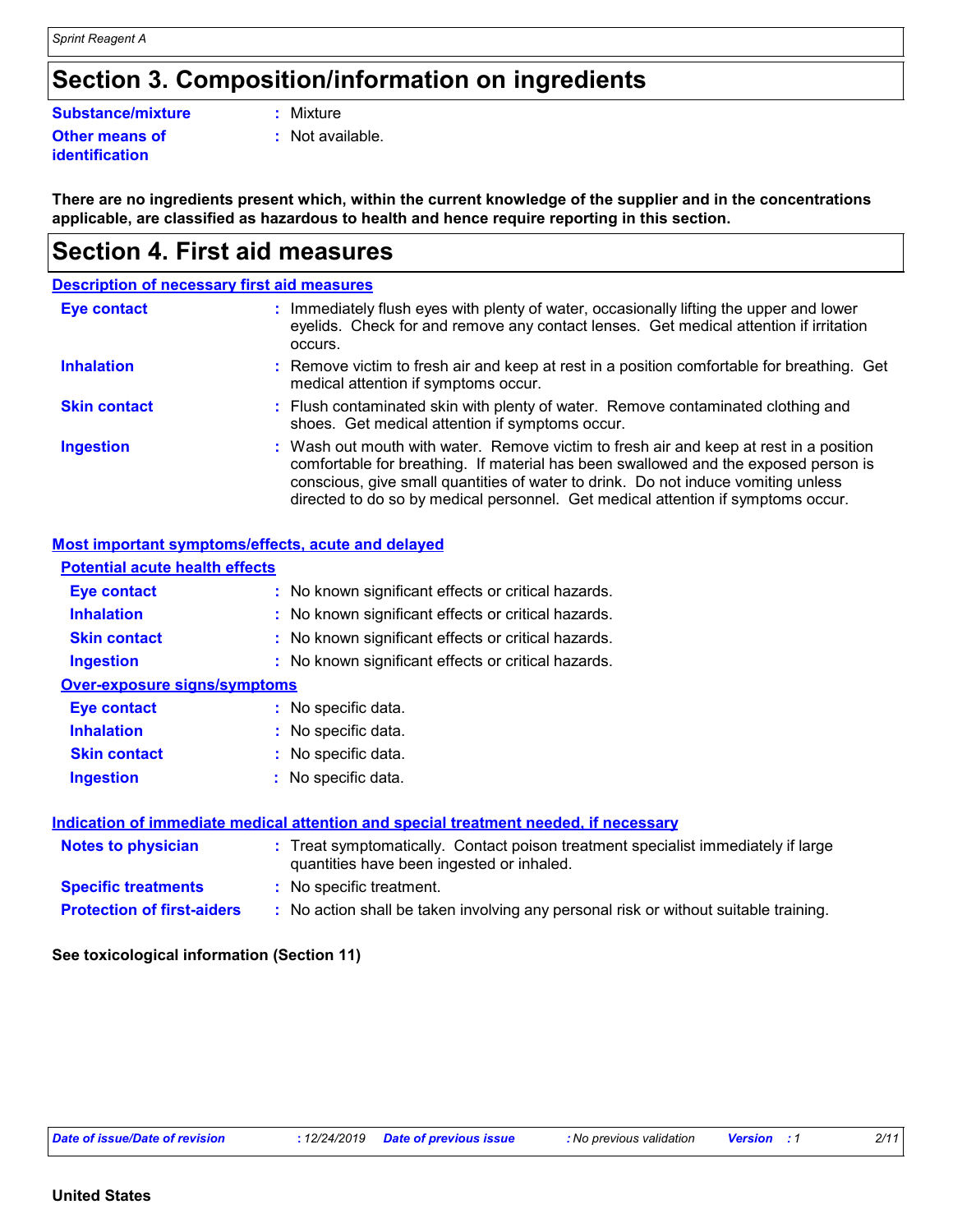## **Section 5. Fire-fighting measures**

| <b>Extinguishing media</b>                               |                                                                                                                                                                                                     |
|----------------------------------------------------------|-----------------------------------------------------------------------------------------------------------------------------------------------------------------------------------------------------|
| <b>Suitable extinguishing</b><br>media                   | : Use an extinguishing agent suitable for the surrounding fire.                                                                                                                                     |
| <b>Unsuitable extinguishing</b><br>media                 | : Do not use water jet.                                                                                                                                                                             |
| <b>Specific hazards arising</b><br>from the chemical     | : In a fire or if heated, a pressure increase will occur and the container may burst.                                                                                                               |
| <b>Hazardous thermal</b><br>decomposition products       | : No specific data.                                                                                                                                                                                 |
| <b>Special protective actions</b><br>for fire-fighters   | : Promptly isolate the scene by removing all persons from the vicinity of the incident if<br>there is a fire. No action shall be taken involving any personal risk or without suitable<br>training. |
| <b>Special protective</b><br>equipment for fire-fighters | : Fire-fighters should wear appropriate protective equipment and self-contained breathing<br>apparatus (SCBA) with a full face-piece operated in positive pressure mode.                            |

## **Section 6. Accidental release measures**

|                                                       | <b>Personal precautions, protective equipment and emergency procedures</b>                                                                                                                                                                                                                                                                                                                                                                                                                                                                                                                 |
|-------------------------------------------------------|--------------------------------------------------------------------------------------------------------------------------------------------------------------------------------------------------------------------------------------------------------------------------------------------------------------------------------------------------------------------------------------------------------------------------------------------------------------------------------------------------------------------------------------------------------------------------------------------|
| For non-emergency<br>personnel                        | : No action shall be taken involving any personal risk or without suitable training.<br>Evacuate surrounding areas. Keep unnecessary and unprotected personnel from<br>entering. Do not touch or walk through spilled material. Put on appropriate personal<br>protective equipment.                                                                                                                                                                                                                                                                                                       |
| For emergency responders :                            | If specialized clothing is required to deal with the spillage, take note of any information in<br>Section 8 on suitable and unsuitable materials. See also the information in "For non-<br>emergency personnel".                                                                                                                                                                                                                                                                                                                                                                           |
| <b>Environmental precautions</b>                      | : Avoid dispersal of spilled material and runoff and contact with soil, waterways, drains<br>and sewers. Inform the relevant authorities if the product has caused environmental<br>pollution (sewers, waterways, soil or air).                                                                                                                                                                                                                                                                                                                                                            |
| Methods and materials for containment and cleaning up |                                                                                                                                                                                                                                                                                                                                                                                                                                                                                                                                                                                            |
| <b>Small spill</b>                                    | : Stop leak if without risk. Move containers from spill area. Dilute with water and mop up<br>if water-soluble. Alternatively, or if water-insoluble, absorb with an inert dry material and<br>place in an appropriate waste disposal container. Dispose of via a licensed waste<br>disposal contractor.                                                                                                                                                                                                                                                                                   |
| <b>Large spill</b>                                    | : Stop leak if without risk. Move containers from spill area. Prevent entry into sewers,<br>water courses, basements or confined areas. Wash spillages into an effluent treatment<br>plant or proceed as follows. Contain and collect spillage with non-combustible,<br>absorbent material e.g. sand, earth, vermiculite or diatomaceous earth and place in<br>container for disposal according to local regulations (see Section 13). Dispose of via a<br>licensed waste disposal contractor. Note: see Section 1 for emergency contact<br>information and Section 13 for waste disposal. |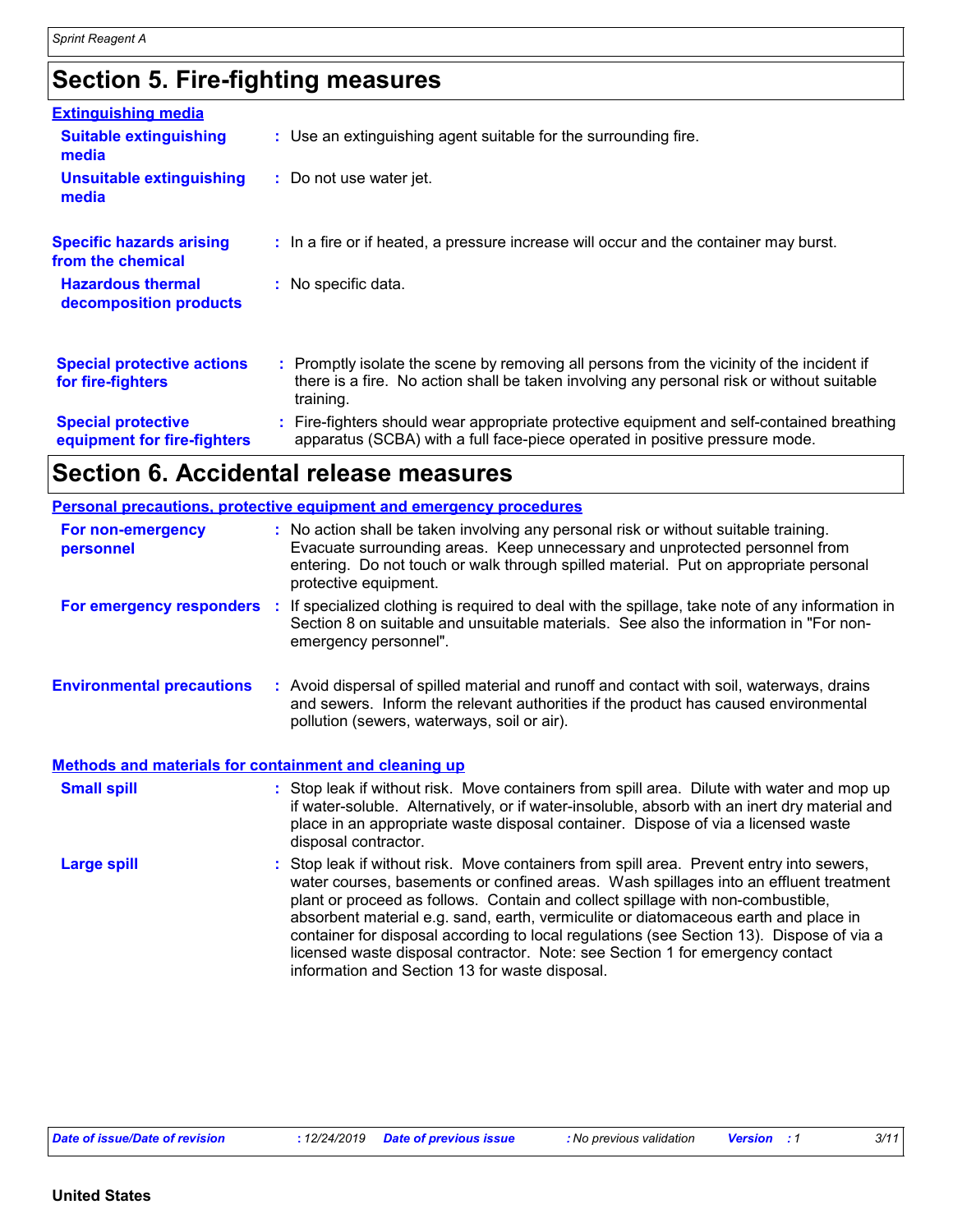**Control parameters**

### **Section 7. Handling and storage**

| <b>Precautions for safe handling</b>                                             |    |                                                                                                                                                                                                                                                                                                                                                                                                                                                                         |
|----------------------------------------------------------------------------------|----|-------------------------------------------------------------------------------------------------------------------------------------------------------------------------------------------------------------------------------------------------------------------------------------------------------------------------------------------------------------------------------------------------------------------------------------------------------------------------|
| <b>Protective measures</b>                                                       |    | : Put on appropriate personal protective equipment (see Section 8).                                                                                                                                                                                                                                                                                                                                                                                                     |
| <b>Advice on general</b><br>occupational hygiene                                 |    | : Eating, drinking and smoking should be prohibited in areas where this material is<br>handled, stored and processed. Workers should wash hands and face before eating,<br>drinking and smoking. Remove contaminated clothing and protective equipment before<br>entering eating areas. See also Section 8 for additional information on hygiene<br>measures.                                                                                                           |
| <b>Conditions for safe storage,</b><br>including any<br><b>incompatibilities</b> | ÷. | Store in accordance with local regulations. Keep container tightly closed and store at<br>recommended temperature. Keep container tightly closed and sealed until ready for use.<br>Containers that have been opened must be carefully resealed and kept upright to<br>prevent leakage. Do not store in unlabeled containers. Use appropriate containment to<br>avoid environmental contamination. See Section 10 for incompatible materials before<br>handling or use. |

### **Section 8. Exposure controls/personal protection**

| <b>Occupational exposure limits</b><br>None. |                                                                                                                                                                                                                                                                                                                                                                                                 |
|----------------------------------------------|-------------------------------------------------------------------------------------------------------------------------------------------------------------------------------------------------------------------------------------------------------------------------------------------------------------------------------------------------------------------------------------------------|
| <b>Appropriate engineering</b><br>controls   | : Good general ventilation should be sufficient to control worker exposure to airborne<br>contaminants.                                                                                                                                                                                                                                                                                         |
| <b>Environmental exposure</b><br>controls    | Emissions from ventilation or work process equipment should be checked to ensure<br>they comply with the requirements of environmental protection legislation. In some<br>cases, fume scrubbers, filters or engineering modifications to the process equipment<br>will be necessary to reduce emissions to acceptable levels.                                                                   |
| <b>Individual protection measures</b>        |                                                                                                                                                                                                                                                                                                                                                                                                 |
| <b>Hygiene measures</b>                      | Wash hands, forearms and face thoroughly after handling chemical products, before<br>eating, smoking and using the lavatory and at the end of the working period.<br>Appropriate techniques should be used to remove potentially contaminated clothing.<br>Wash contaminated clothing before reusing. Ensure that eyewash stations and safety<br>showers are close to the workstation location. |
| <b>Eye/face protection</b>                   | Safety eyewear complying with an approved standard should be used when a risk<br>assessment indicates this is necessary to avoid exposure to liquid splashes, mists,<br>gases or dusts. If contact is possible, the following protection should be worn, unless<br>the assessment indicates a higher degree of protection: safety glasses with side-<br>shields.                                |
| <b>Skin protection</b>                       |                                                                                                                                                                                                                                                                                                                                                                                                 |
| <b>Hand protection</b>                       | : Chemical-resistant, impervious gloves complying with an approved standard should be<br>worn at all times when handling chemical products if a risk assessment indicates this is<br>necessary.                                                                                                                                                                                                 |
| <b>Body protection</b>                       | : Personal protective equipment for the body should be selected based on the task being<br>performed and the risks involved and should be approved by a specialist before<br>handling this product.                                                                                                                                                                                             |
| <b>Other skin protection</b>                 | Appropriate footwear and any additional skin protection measures should be selected<br>based on the task being performed and the risks involved and should be approved by a<br>specialist before handling this product.                                                                                                                                                                         |
|                                              |                                                                                                                                                                                                                                                                                                                                                                                                 |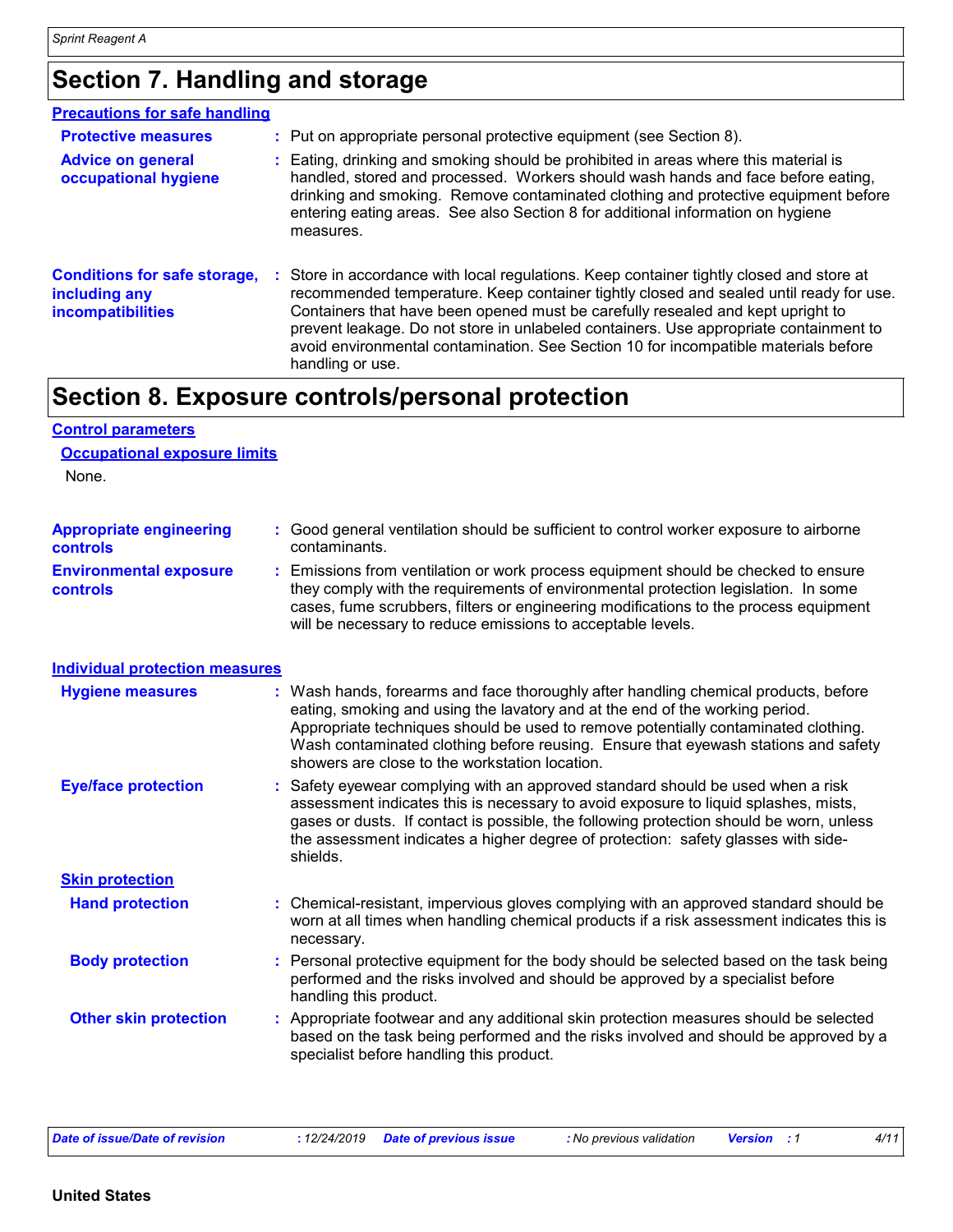### **Section 8. Exposure controls/personal protection**

#### **Respiratory protection :**

: Based on the hazard and potential for exposure, select a respirator that meets the appropriate standard or certification. Respirators must be used according to a respiratory protection program to ensure proper fitting, training, and other important aspects of use.

### **Section 9. Physical and chemical properties**

| <b>Appearance</b>                                 |    |                                                                      |
|---------------------------------------------------|----|----------------------------------------------------------------------|
| <b>Physical state</b>                             |    | $:$ Liquid.                                                          |
| <b>Color</b>                                      | ÷. | Not available.                                                       |
| <b>Odor</b>                                       |    | Odorless.                                                            |
| <b>Odor threshold</b>                             |    | Not available.                                                       |
| pH                                                | ÷. | 7                                                                    |
| <b>Melting point</b>                              |    | : Not available.                                                     |
| <b>Boiling point</b>                              |    | Not available.                                                       |
| <b>Flash point</b>                                |    | Not available.                                                       |
| <b>Evaporation rate</b>                           |    | Not available.                                                       |
| <b>Flammability (solid, gas)</b>                  |    | Not applicable.                                                      |
| Lower and upper explosive<br>(flammable) limits   |    | Not available.                                                       |
| <b>Vapor pressure</b>                             |    | : Not available.                                                     |
| <b>Vapor density</b>                              |    | Not available.                                                       |
| <b>Relative density</b>                           |    | Not available.                                                       |
| <b>Density</b>                                    |    | Not available.                                                       |
| <b>Solubility</b>                                 |    | Easily soluble in the following materials: cold water and hot water. |
| <b>Solubility in water</b>                        |    | Not available.                                                       |
| <b>Partition coefficient: n-</b><br>octanol/water |    | Not available.                                                       |
| <b>Auto-ignition temperature</b>                  |    | : Not available.                                                     |
| <b>Decomposition temperature</b>                  | ÷. | Not available.                                                       |
| <b>SADT</b>                                       |    | Not available.                                                       |
| <b>Viscosity</b>                                  |    | Not available.                                                       |
| Flow time (ISO 2431)                              | t. | Not available.                                                       |

### **Section 10. Stability and reactivity**

| <b>Reactivity</b>                            | : No specific test data related to reactivity available for this product or its ingredients.                                                                              |
|----------------------------------------------|---------------------------------------------------------------------------------------------------------------------------------------------------------------------------|
| <b>Chemical stability</b>                    | : The product is stable.                                                                                                                                                  |
| <b>Possibility of hazardous</b><br>reactions | : Under normal conditions of storage and use, hazardous reactions will not occur.<br>Under normal conditions of storage and use, hazardous polymerization will not occur. |
| <b>Conditions to avoid</b>                   | $:$ No specific data.                                                                                                                                                     |

*Date of issue/Date of revision* **:** *12/24/2019 Date of previous issue : No previous validation Version : 1 5/11*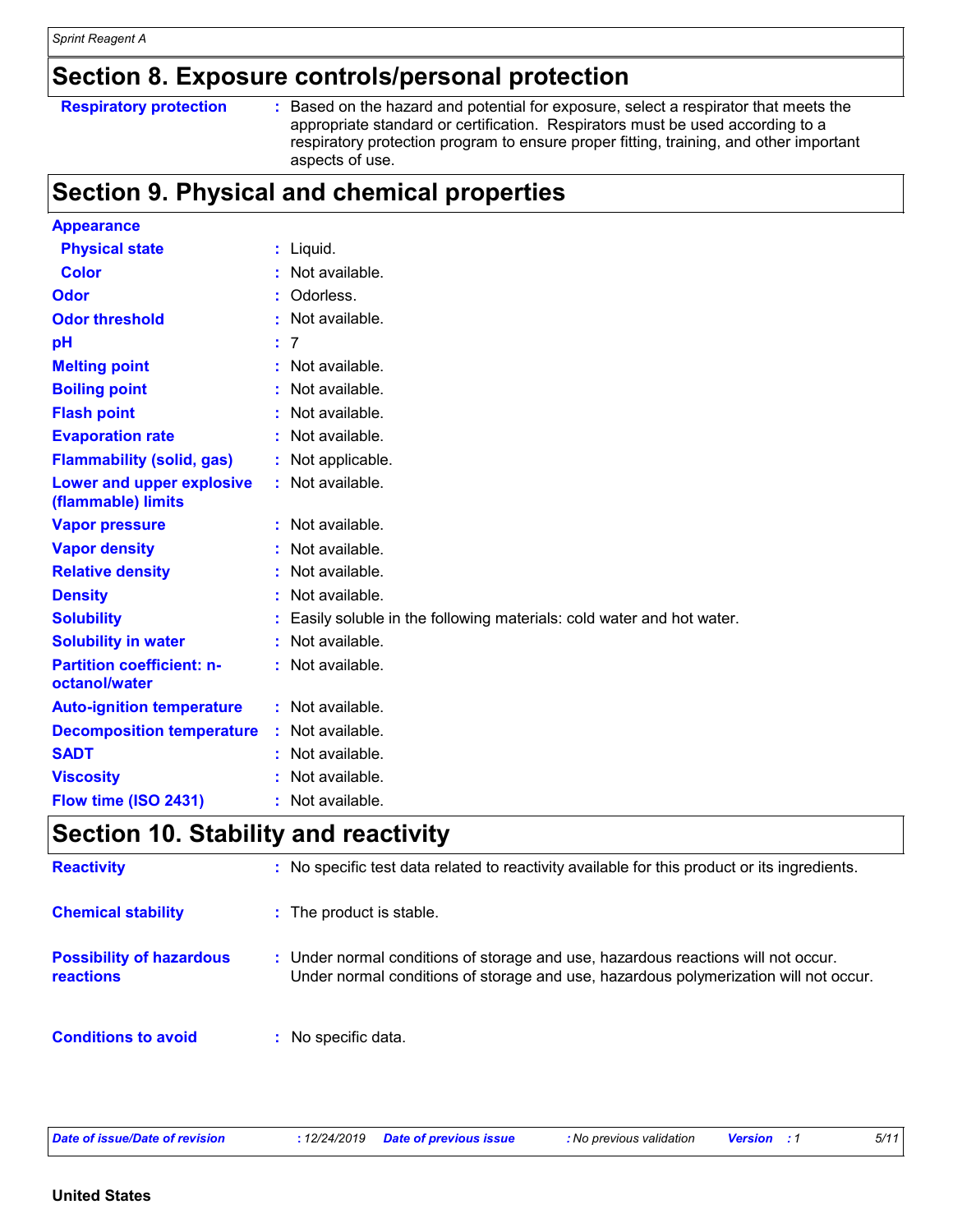### **Section 10. Stability and reactivity**

**Incompatible materials :** Reactive or incompatible with the following materials: oxidizing materials.

**Hazardous decomposition products** Under normal conditions of storage and use, hazardous decomposition products should **:** not be produced.

### **Section 11. Toxicological information**

| <b>Information on toxicological effects</b>               |                                                                                     |
|-----------------------------------------------------------|-------------------------------------------------------------------------------------|
| <b>Acute toxicity</b>                                     |                                                                                     |
| Not available.                                            |                                                                                     |
| <b>Irritation/Corrosion</b>                               |                                                                                     |
| Not available.                                            |                                                                                     |
|                                                           |                                                                                     |
| <b>Sensitization</b>                                      |                                                                                     |
| Not available.                                            |                                                                                     |
| <b>Mutagenicity</b>                                       |                                                                                     |
| <b>Conclusion/Summary</b>                                 | : Not available.                                                                    |
| <b>Carcinogenicity</b>                                    |                                                                                     |
| <b>Conclusion/Summary</b>                                 | : Not available.                                                                    |
| <b>Reproductive toxicity</b>                              |                                                                                     |
| <b>Conclusion/Summary</b>                                 | : Not available.                                                                    |
| <b>Teratogenicity</b>                                     |                                                                                     |
| <b>Conclusion/Summary</b>                                 | : Not available.                                                                    |
| <b>Specific target organ toxicity (single exposure)</b>   |                                                                                     |
| Not available.                                            |                                                                                     |
| <b>Specific target organ toxicity (repeated exposure)</b> |                                                                                     |
| Not available.                                            |                                                                                     |
| <b>Aspiration hazard</b>                                  |                                                                                     |
| Not available.                                            |                                                                                     |
|                                                           |                                                                                     |
| <b>Information on the likely</b>                          | : Not available.                                                                    |
| routes of exposure                                        |                                                                                     |
| <b>Potential acute health effects</b>                     |                                                                                     |
| <b>Eye contact</b>                                        | : No known significant effects or critical hazards.                                 |
| <b>Inhalation</b>                                         | No known significant effects or critical hazards.                                   |
| <b>Skin contact</b>                                       | : No known significant effects or critical hazards.                                 |
| <b>Ingestion</b>                                          | : No known significant effects or critical hazards.                                 |
|                                                           |                                                                                     |
|                                                           | <b>Symptoms related to the physical, chemical and toxicological characteristics</b> |
| <b>Eye contact</b>                                        | : No specific data.                                                                 |
| <b>Inhalation</b>                                         | : No specific data.                                                                 |
| <b>Skin contact</b>                                       | : No specific data.                                                                 |
| <b>Ingestion</b>                                          | : No specific data.                                                                 |
|                                                           |                                                                                     |

| Date of issue/Date of revision |  |  |  |  |
|--------------------------------|--|--|--|--|
|--------------------------------|--|--|--|--|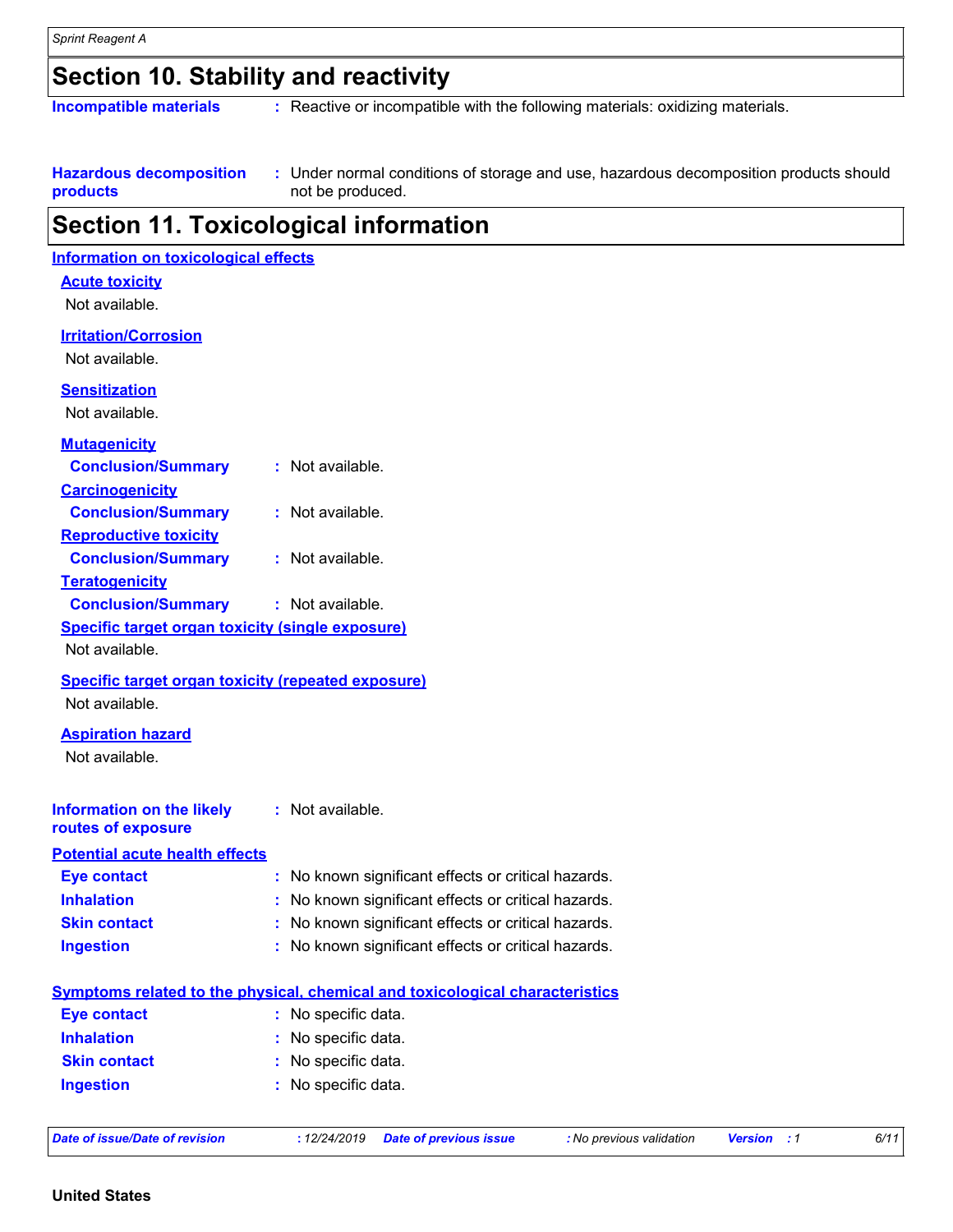### **Section 11. Toxicological information**

**Delayed and immediate effects and also chronic effects from short and long term exposure**

| <b>Short term exposure</b>                        |                                                     |
|---------------------------------------------------|-----------------------------------------------------|
| <b>Potential immediate</b><br>effects             | $:$ Not available.                                  |
| <b>Potential delayed effects</b>                  | $:$ Not available.                                  |
| <b>Long term exposure</b>                         |                                                     |
| <b>Potential immediate</b><br>effects             | $:$ Not available.                                  |
| <b>Potential delayed effects : Not available.</b> |                                                     |
| <b>Potential chronic health effects</b>           |                                                     |
| Not available.                                    |                                                     |
| <b>General</b>                                    | : No known significant effects or critical hazards. |
| <b>Carcinogenicity</b>                            | : No known significant effects or critical hazards. |
| <b>Mutagenicity</b>                               | : No known significant effects or critical hazards. |
| <b>Teratogenicity</b>                             | No known significant effects or critical hazards.   |
| <b>Developmental effects</b>                      | : No known significant effects or critical hazards. |
| <b>Fertility effects</b>                          | : No known significant effects or critical hazards. |

#### **Numerical measures of toxicity**

**Acute toxicity estimates**

N/A

### **Section 12. Ecological information**

#### **Toxicity**

**Conclusion/Summary :** Not available.

#### **Persistence and degradability**

Not available.

#### **Bioaccumulative potential**

Not available.

#### **Mobility in soil**

**Soil/water partition coefficient (KOC)**

- **:** Not available.
- **Other adverse effects** : No known significant effects or critical hazards.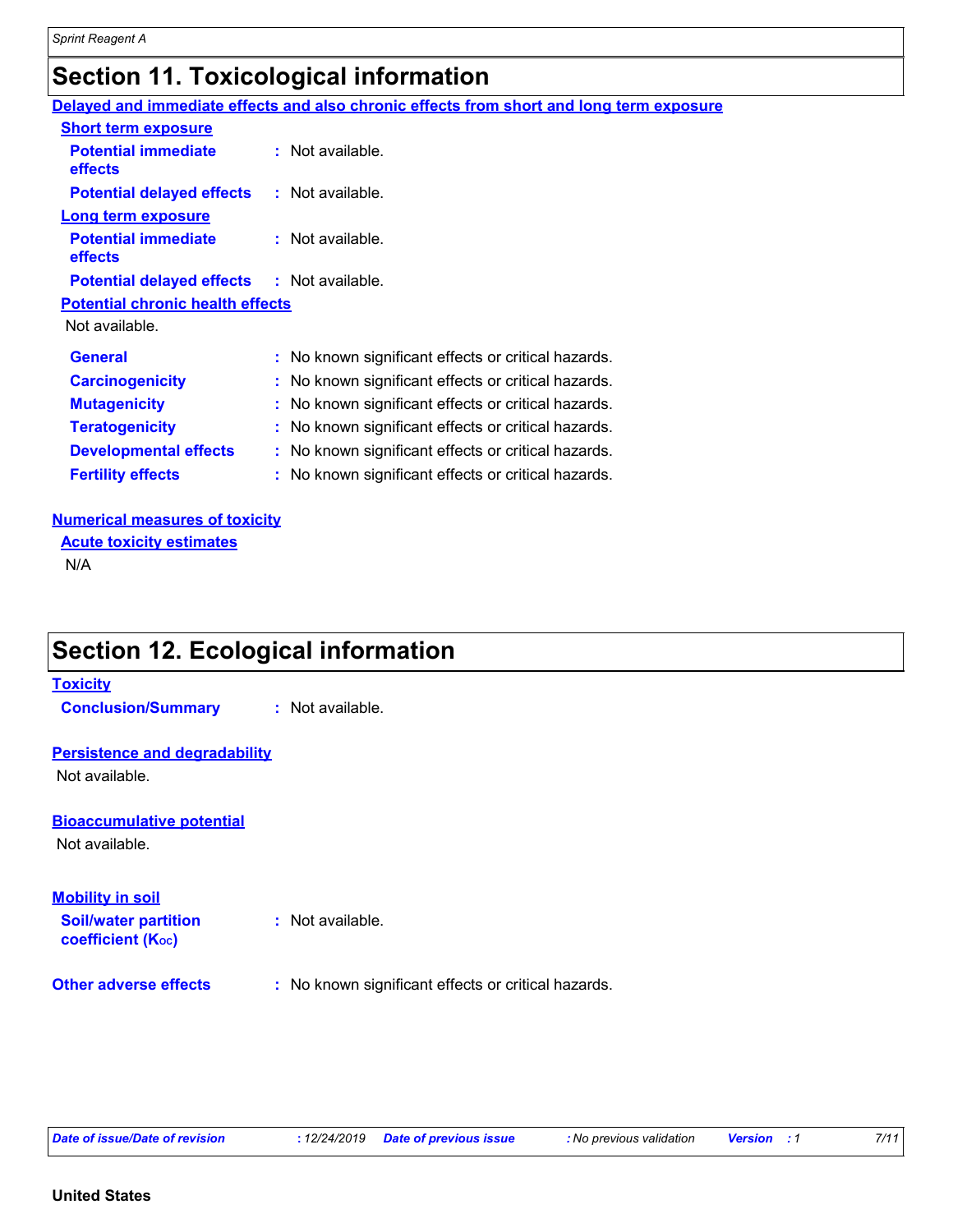### **Section 13. Disposal considerations**

| <b>Disposal methods</b> | : The generation of waste should be avoided or minimized wherever possible. Disposal<br>of this product, solutions and any by-products should at all times comply with the<br>requirements of environmental protection and waste disposal legislation and any<br>regional local authority requirements. Dispose of surplus and non-recyclable products<br>via a licensed waste disposal contractor. Waste should not be disposed of untreated to<br>the sewer unless fully compliant with the requirements of all authorities with jurisdiction.<br>Waste packaging should be recycled. Incineration or landfill should only be considered<br>when recycling is not feasible. This material and its container must be disposed of in a<br>safe way. Empty containers or liners may retain some product residues. Avoid<br>dispersal of spilled material and runoff and contact with soil, waterways, drains and<br>sewers. |
|-------------------------|----------------------------------------------------------------------------------------------------------------------------------------------------------------------------------------------------------------------------------------------------------------------------------------------------------------------------------------------------------------------------------------------------------------------------------------------------------------------------------------------------------------------------------------------------------------------------------------------------------------------------------------------------------------------------------------------------------------------------------------------------------------------------------------------------------------------------------------------------------------------------------------------------------------------------|
|                         |                                                                                                                                                                                                                                                                                                                                                                                                                                                                                                                                                                                                                                                                                                                                                                                                                                                                                                                            |

### **Section 14. Transport information**

|                                      | <b>DOT Classification</b> | <b>IMDG</b>              | <b>IATA</b>                  |
|--------------------------------------|---------------------------|--------------------------|------------------------------|
| <b>UN number</b>                     | Not regulated.            | Not regulated.           | Not regulated.               |
| <b>UN proper</b><br>shipping name    | -                         |                          |                              |
| <b>Transport</b><br>hazard class(es) |                           | -                        | $\overline{\phantom{0}}$     |
| <b>Packing group</b>                 | $\overline{\phantom{a}}$  | $\overline{\phantom{a}}$ | $\qquad \qquad \blacksquare$ |
| <b>Environmental</b><br>hazards      | No.                       | No.                      | No.                          |

**Additional information**

**Special precautions for user Transport within user's premises:** always transport in closed containers that are **:** upright and secure. Ensure that persons transporting the product know what to do in the event of an accident or spillage.

| <b>Transport in bulk according : Not available.</b> |  |
|-----------------------------------------------------|--|
| to Annex II of MARPOL and                           |  |
| the <b>IBC</b> Code                                 |  |

### **Section 15. Regulatory information**

| <b>U.S. Federal regulations</b>                                                   | : TSCA 8(a) CDR Exempt/Partial exemption: Not determined                  |
|-----------------------------------------------------------------------------------|---------------------------------------------------------------------------|
|                                                                                   | United States inventory (TSCA 8b): All components are listed or exempted. |
|                                                                                   | Clean Water Act (CWA) 311: Component B                                    |
| <b>Clean Air Act Section 112</b><br>(b) Hazardous Air<br><b>Pollutants (HAPS)</b> | Not listed                                                                |
| <b>Clean Air Act Section 602</b><br><b>Class I Substances</b>                     | : Not listed                                                              |
| <b>Clean Air Act Section 602</b><br><b>Class II Substances</b>                    | : Not listed                                                              |
|                                                                                   |                                                                           |

*Date of issue/Date of revision* **:** *12/24/2019 Date of previous issue : No previous validation Version : 1 8/11*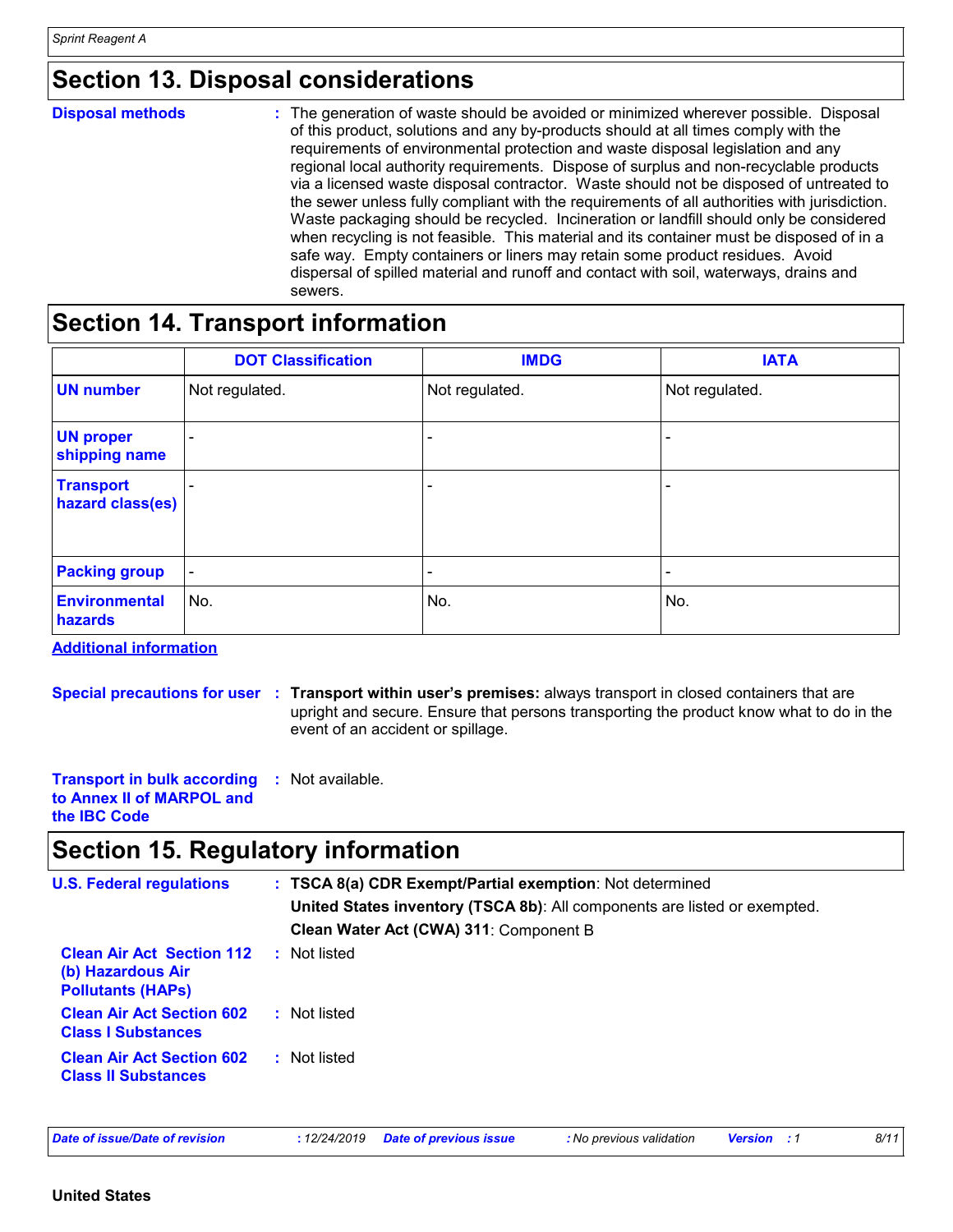### **Section 15. Regulatory information**

#### **DEA List I Chemicals (Precursor Chemicals)**

**:** Not listed

**:** Not listed

**DEA List II Chemicals (Essential Chemicals)**

#### **SARA 302/304**

**Composition/information on ingredients**

|             |             |            | <b>SARA 302 TPQ</b> |           | <b>SARA 304 RQ</b> |           |
|-------------|-------------|------------|---------------------|-----------|--------------------|-----------|
| <b>Name</b> | 70          | <b>EHS</b> | $(\mathsf{lbs})$    | (gallons) | (lbs)              | (gallons) |
| Component E | Proprietary | Yes.       | 500                 |           | 1000               |           |

**SARA 304 RQ :** 5555555.6 lbs / 2522222.2 kg

#### **SARA 311/312**

**Classification :** Not applicable.

#### **Composition/information on ingredients**

No products were found.

#### **SARA 313**

Not applicable.

#### **State regulations**

| <b>Massachusetts</b> | : None of the components are listed. |
|----------------------|--------------------------------------|
| <b>New York</b>      | : None of the components are listed. |
|                      |                                      |

**New Jersey :** None of the components are listed. **Pennsylvania :** None of the components are listed.

### **California Prop. 65**

This product does not require a Safe Harbor warning under California Prop. 65.

#### **International regulations**

**Chemical Weapon Convention List Schedules I, II & III Chemicals** Not listed.

#### **Montreal Protocol**

Not listed.

**Stockholm Convention on Persistent Organic Pollutants** Not listed.

### **Rotterdam Convention on Prior Informed Consent (PIC)**

Not listed.

### **UNECE Aarhus Protocol on POPs and Heavy Metals**

Not listed.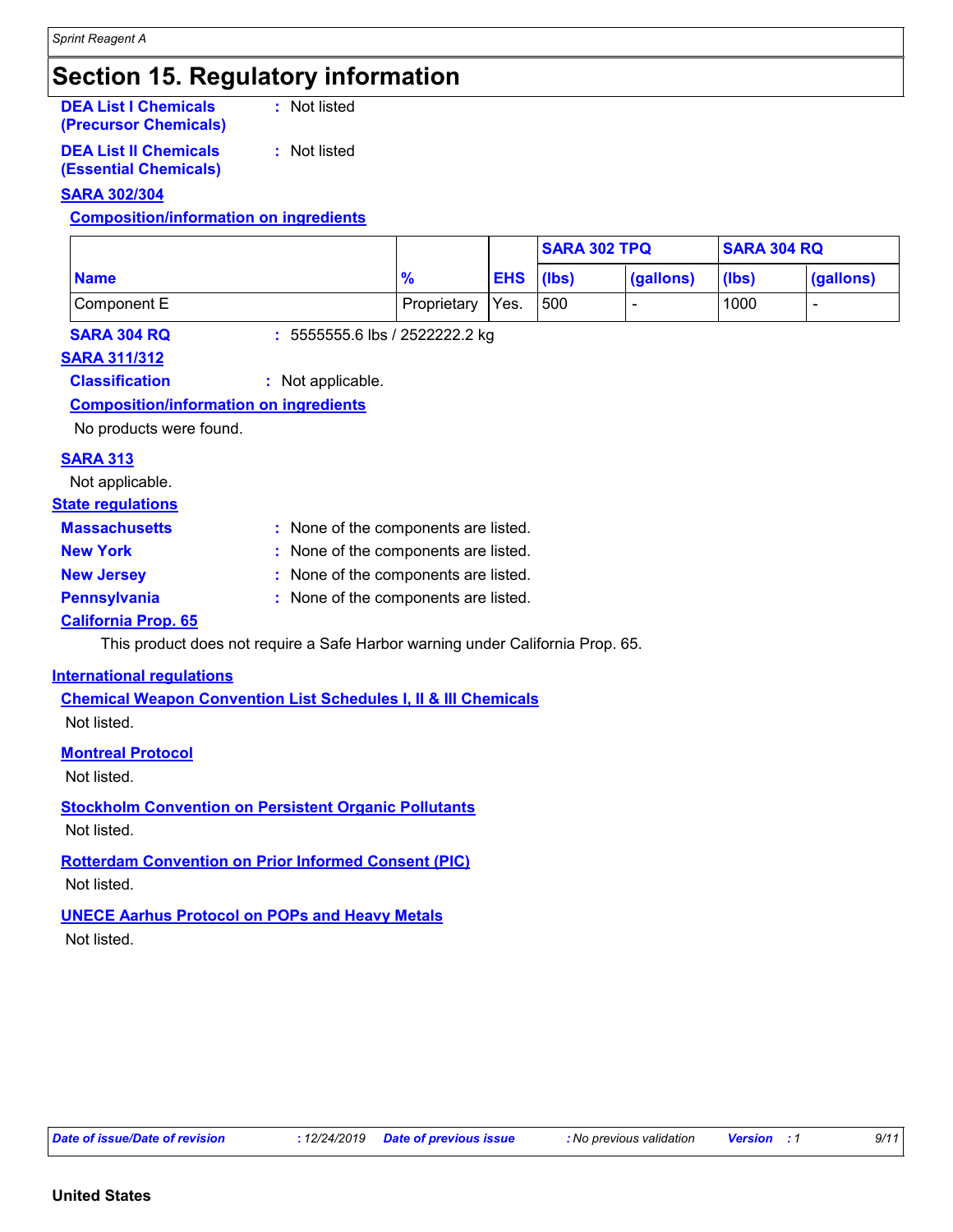### **Section 16. Other information**

**Hazardous Material Information System (U.S.A.)**



**Caution: HMIS® ratings are based on a 0-4 rating scale, with 0 representing minimal hazards or risks, and 4 representing significant hazards or risks. Although HMIS® ratings and the associated label are not required on SDSs or products leaving a facility under 29 CFR 1910.1200, the preparer may choose to provide them. HMIS® ratings are to be used with a fully implemented HMIS® program. HMIS® is a registered trademark and service mark of the American Coatings Association, Inc.**

**The customer is responsible for determining the PPE code for this material. For more information on HMIS® Personal Protective Equipment (PPE) codes, consult the HMIS® Implementation Manual.**

#### **National Fire Protection Association (U.S.A.)**



**Reprinted with permission from NFPA 704, Identification of the Hazards of Materials for Emergency Response Copyright ©1997, National Fire Protection Association, Quincy, MA 02269. This reprinted material is not the complete and official position of the National Fire Protection Association, on the referenced subject which is represented only by the standard in its entirety.**

**Copyright ©2001, National Fire Protection Association, Quincy, MA 02269. This warning system is intended to be interpreted and applied only by properly trained individuals to identify fire, health and reactivity hazards of chemicals. The user is referred to certain limited number of chemicals with recommended classifications in NFPA 49 and NFPA 325, which would be used as a guideline only. Whether the chemicals are classified by NFPA or not, anyone using the 704 systems to classify chemicals does so at their own risk.**

| <b>Classification</b>                 |                                                                                                                                                                                                                                                                                                                                                                                                                                                                                                                                                                                                                                                             | <b>Justification</b>     |                             |  |  |
|---------------------------------------|-------------------------------------------------------------------------------------------------------------------------------------------------------------------------------------------------------------------------------------------------------------------------------------------------------------------------------------------------------------------------------------------------------------------------------------------------------------------------------------------------------------------------------------------------------------------------------------------------------------------------------------------------------------|--------------------------|-----------------------------|--|--|
| Not classified.                       |                                                                                                                                                                                                                                                                                                                                                                                                                                                                                                                                                                                                                                                             |                          |                             |  |  |
| <b>History</b>                        |                                                                                                                                                                                                                                                                                                                                                                                                                                                                                                                                                                                                                                                             |                          |                             |  |  |
| Date of issue/Date of<br>revision     | : 12/24/2019                                                                                                                                                                                                                                                                                                                                                                                                                                                                                                                                                                                                                                                |                          |                             |  |  |
| Date of previous issue                | : No previous validation                                                                                                                                                                                                                                                                                                                                                                                                                                                                                                                                                                                                                                    |                          |                             |  |  |
| <b>Version</b>                        | $\therefore$ 1                                                                                                                                                                                                                                                                                                                                                                                                                                                                                                                                                                                                                                              |                          |                             |  |  |
| <b>Prepared by</b>                    | : Sphera Solutions                                                                                                                                                                                                                                                                                                                                                                                                                                                                                                                                                                                                                                          |                          |                             |  |  |
| <b>Key to abbreviations</b>           | $:$ ATE = Acute Toxicity Estimate<br>$AMP = Acceptable$ maximum peak above the acceptable ceiling concentration for an<br>8-hr shift<br>BCF = Bioconcentration Factor<br>GHS = Globally Harmonized System of Classification and Labelling of Chemicals<br>IATA = International Air Transport Association<br>IBC = Intermediate Bulk Container<br><b>IMDG = International Maritime Dangerous Goods</b><br>LogPow = logarithm of the octanol/water partition coefficient<br>MARPOL = International Convention for the Prevention of Pollution From Ships, 1973<br>as modified by the Protocol of 1978. ("Marpol" = marine pollution)<br>$N/A = Not available$ |                          |                             |  |  |
| <b>Date of issue/Date of revision</b> | : 12/24/2019<br><b>Date of previous issue</b>                                                                                                                                                                                                                                                                                                                                                                                                                                                                                                                                                                                                               | : No previous validation | 10/11<br><b>Version</b> : 1 |  |  |

**Procedure used to derive the classification**